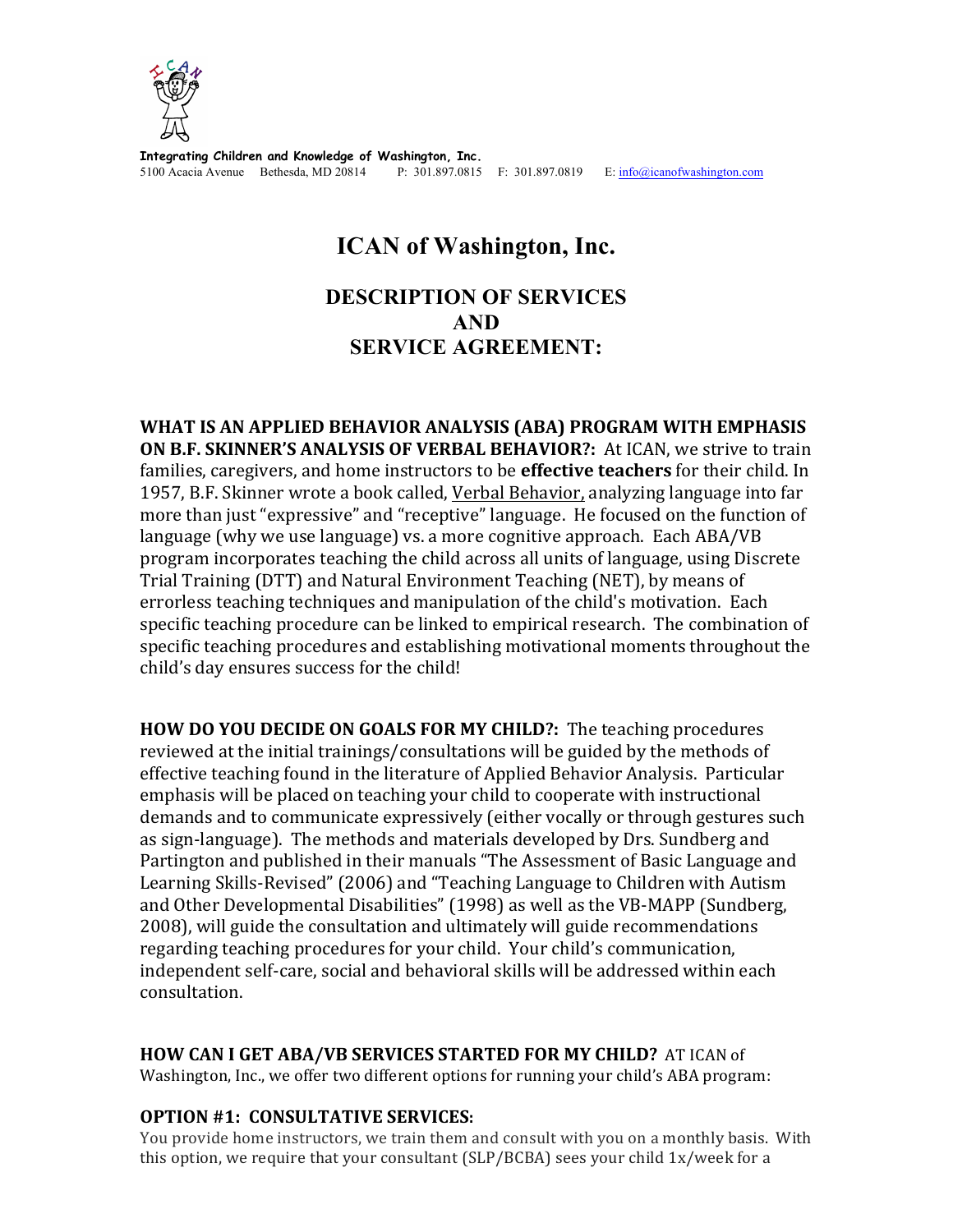minimum of the first 3 months, and you provide instructors who would implement the ABA/VB program at a minimum of 15 hours per week. (please note that the current literature recommends at least 20 hours of ABA per week for optimal progress).

Your consultant will create a home program based on the science of Applied Behavior Analysis (ABA) with emphasis on B.F. Skinner's analysis of Verbal Behavior (VB). The consultant is also responsible for training home instructors, family members and other professionals on specific teaching procedures and behavior plans. While training is an on-going process throughout each consultation, the amount of time necessary to initially train the team can vary based on the previous experience of each home instructor. The initial training typically takes between 8-10 hours. These initial consultations can be scheduled across several weeks during the first month we work with you and your team. Follow up consultations are scheduled on a monthly basis, and typically are between 4-6 hours each consultation. The following is the process of setting up consultation services through ICAN of Washington, Inc.:

- $\Box$  If you are brand new to the "ABA/VB" home program process, the consultant will spend the first several consultations training family members and caregivers and/or home instructors. Your child should be present for the majority of the initial training sessions. For many families, scheduling a full day is impossible, in which case we schedule the initial consultation in shorter increments across 2-3 days.
- $\Box$  All of the persons who are working and interacting with your child are present during the initial trainings and follow-up consultations.
- **Training of basic principles of Applied Behavior Analysis with emphasis on Verbal** Behavior will be discussed throughout the initial consultation, as well as follow-up consultations. In some cases, specific training involving lectures on ABA with emphasis on Verbal Behavior, errorless learning, and the principles of behavior, will be recommended if the consultant feels it is necessary. These additional trainings may be scheduled at ICAN's office, involving your child's entire "team".
- $\Box$  An initial plan will be developed involving a balance of Natural Environment Teaching (NET) and Intensive Teaching. The team will be trained on how to carry out specific teaching procedures and these procedures will be practiced and reviewed while working with your child in the moment.
- $\Box$  The consultations can be recorded for future reference and as a baseline of performance from which to measure improved performance (due to the variety of cameras, please supply the camera so you can view it in your home).
- $\Box$  The consultant will set up your initial notebook (data collection), however a lead instructor will be assigned and trained on how to maintain the notebook/data collection on a weekly basis. Teams should expect to spend 1-2 hours/week updating the notebook and graphs. (Should you choose to have the BCBA update your program book, the regular fee of \$125/hour will be charged)
- $\Box$  A final report can be written and sent at a later date, per your request. There will be an additional charge for all written reports/consultation notes.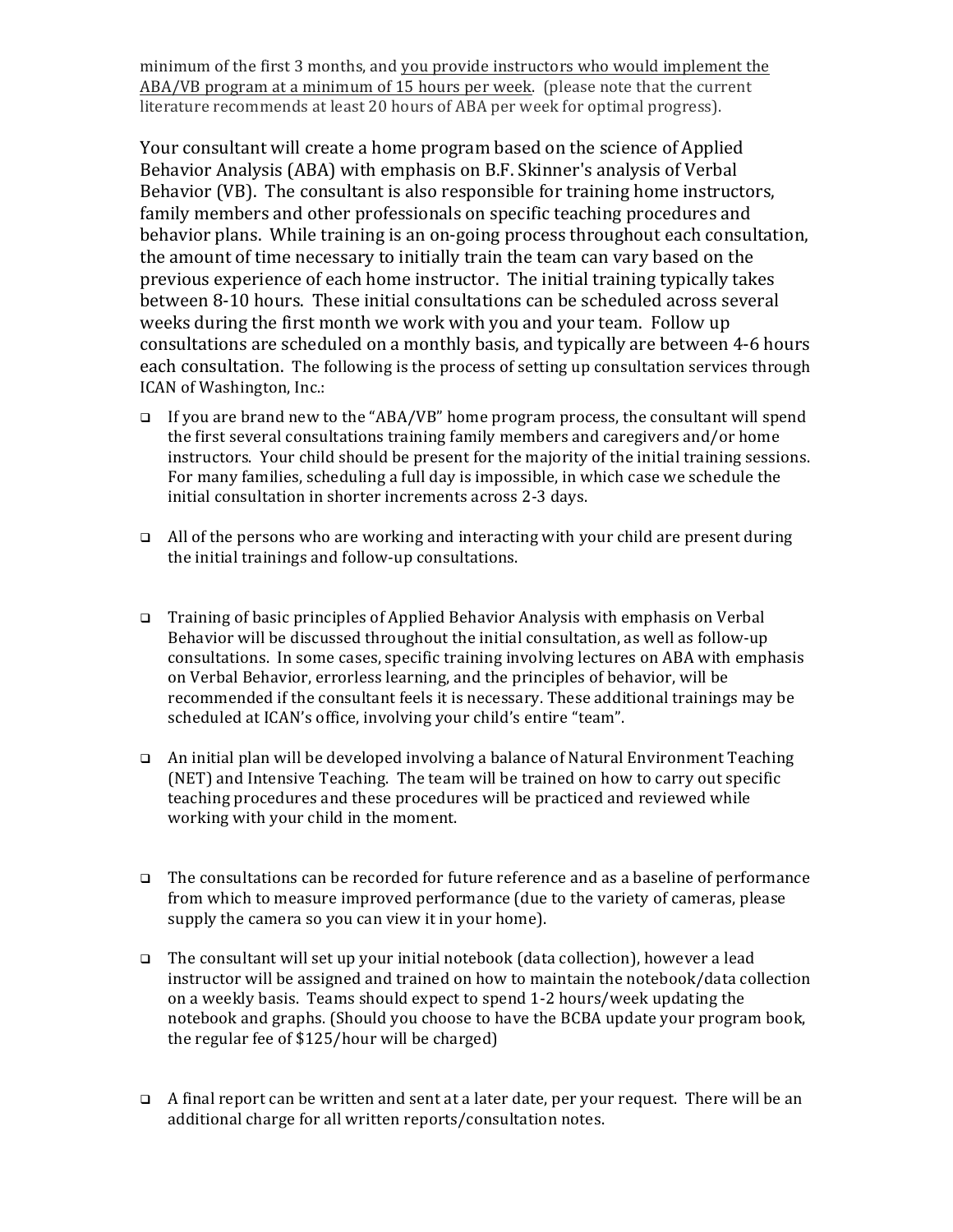**FOLLOW-UP CONSULTATIONS:** Generally, these consultations, or "team meetings", are every four weeks. During these consultations, those working with your child come together in order to observe your current instructors working with your child, conduct additional staff training, supervise and maintain the curriculum, work with staff to insure consistency, and guide them through the next appropriate steps. Weekly, and sometimes daily, e-mail and phone consultations help to keep the program running smoothly between visits. These consultations are at the same rate as stated in the initial consultation service agreement. To insure efficient use of time, please keep the following things in mind prior to the consult (depending on the time between consultation visits):

- $\Box$  You may be asked for an updated VB-MAPP or ABLLS-R prior to the consultation. If this is the case, it will be discussed prior to your next visit.
- **E** You may be asked to send an updated video clip of your child prior to the follow-up consultation. This is not necessary in all cases.

**CONSULTATIVE SERVICES FEES:** BCBA/SLP hourly rate: \$125/hour. This fee applies to all services, including written reports/consultation notes, e-mails that require more than 10 minutes of responding, graphing, data analysis, observation of school settings, etc. Typical consultations range from 2-5 hours, and a write-up/consultation notes are charged as an additional hourly rate.

## **OPTION #2: IN-CLINIC:**

With this option, you would not need to find your own instructors. ICAN would provide you with well-trained instructors and carry out therapy in our clinic setting for a minimum of  $10$ hours per week (please note that the current literature recommends at least 20 hours of ABA per week for optimal progress). The BCBA overseeing your program would also see your child one time per week and serve as your consultant. As the consultant, your BCBA would carry training into your home as well as hold monthly team meetings with family and caregivers present, in order to update the program and provide on-going training for family members. Monthly team meetings are typically 2-4 hours in duration. Additional consulting can also be scheduled in the home to focus on specific problem behaviors, and other functional life skills. In-home/consultative services are charged at the rates listed below.

#### **In-Clinic Option Fees:**

ABA Instructor fees: \$50/hour BCBA/SLP fees are \$125/hour.

There is a 2-3 hour programing fee per month to update the program, stimuli, and graphs (\$50/hour). We would try our best to keep this service at the minimum each month, however updating programs is imperative for keeping the program moving forward. Graphing and analyzing data is imperative for the BCBA to make programming decisions.

**SCHEDULING/PREPARATION:** Prior to this initial consultation (in-clinic or consultation services), the following must be completed and sent to ICAN of Washington, Inc.:

 $\checkmark$  Attend Workshop #1 by Dr. Carbone, PhD, BCBA (please check: www.carboneclinic.com, for a list of upcoming workshops). Dr. Carbone's workshop #1 reviews the specific teaching procedures and fundamental skills needed to start a program for your child. This workshop is usually 2-3 days long.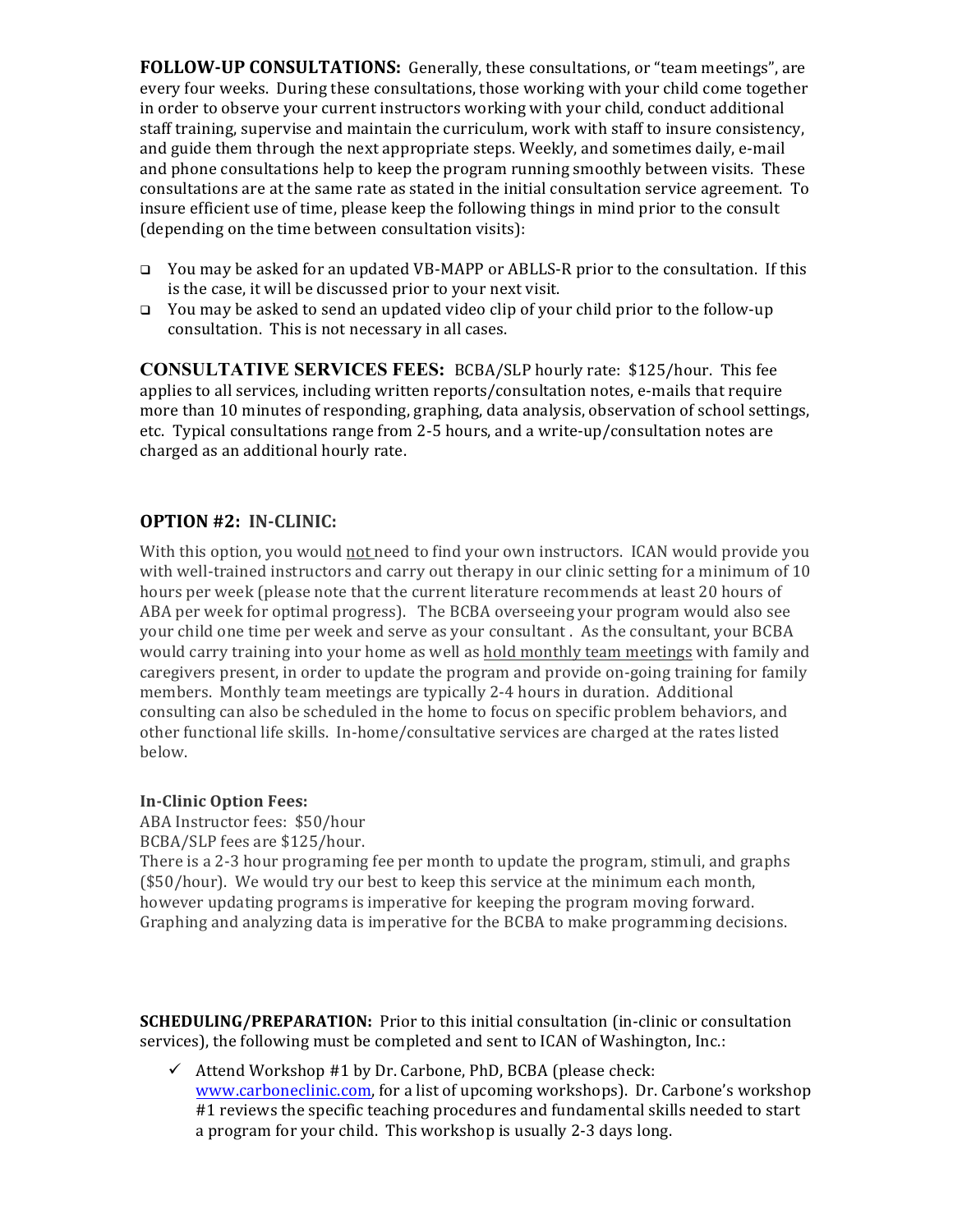### **This requirement may be waved if you attend the following training sessions at ICAN of Washington:**

- Identifying and Reacting to Problem Behavior
- Teaching Manding to all Learners
- Intensive Teaching at the Table
- Natural Environment Teaching

Note: We also offer the above-mentioned training sessions without committing to consultative or in-clinic options. ICAN of Washington typically schedules monthly trainings for those interested in learning more about ABA with emphasis on B.F. Skinner's analysis of Verbal Behavior.

- $\checkmark$  Complete The Verbal Behavior Milestones Assessment and Placement Program **(VB-MAPP),** by Dr. Sundberg, PhD, BCBA (2008) **OR** complete **The Assessment of Basic Language and Learning Skills-Revised (ABLLS-R),** by Sundberg & Partington (2006). The VB-MAPP and the ABLLS-R are criterion-referenced assessment tools. They also serve as a curriculum guide, and skill tracking system that is designed for children with autism, and other individuals who demonstrate language delays. The VB-MAPP and the ABLLS-R is based on B.F. Skinner's (1957) analysis of verbal behavior, established developmental milestones, and research from the field of behavior analysis. ICAN staff can also meet with you to review the sections of the VB-MAPP or the ABLLS-R and to help you get started with this assessment before the initial consultation. You can order VB-MAPP or the ABLLS-R at:
	- o www.difflearn.com
	- o www.amazon.com
	- o **www.avbpress.com**
- $\checkmark$  Schedule your weekly session with the BCBA/SLP on staff. One of ICAN of Washington, Inc speech and language pathologists/BCBA must be on your child's team for a minimum of the first three months for both in-clinic and consultative services. The SLP/BCBA must be scheduled to work directly with your child at least one time per week. It is highly recommended to send any home instructors, caregivers or teachers to observe these sessions during this period of time.
- $\checkmark$  Send ICAN a 15-20 minute video-clip showing your child in a variety of learning environments, or set up an initial observation time for the consultant to come in and observe your child in his/her natural environment.

--If your child is presently in a home-based 1:1 ABA program, the video clip should include at least 20 minutes of instruction focusing on different targeted skills in both intensive teaching situations and natural environment teaching. 

--If your child is not presently in a home-based ABA program, the video clip should include structured time with you, his/her speech language pathologist or occupational therapist.

- $\checkmark$  Fill out initial intake packet (Child Case History Form, sign the service agreement, and sign the HIPAA/video tape agreement). These forms can be found on our website. Go to: www.icanofwashington.com click on DOWNLOADS. You will see "New In-Take Forms"
- $\checkmark$  Schedule the first consultation with your team, (or if choosing the in-clinic option, schedule the date your child will start clinic)
- $\checkmark$  Read the following Service Agreement (below) and sign/date.